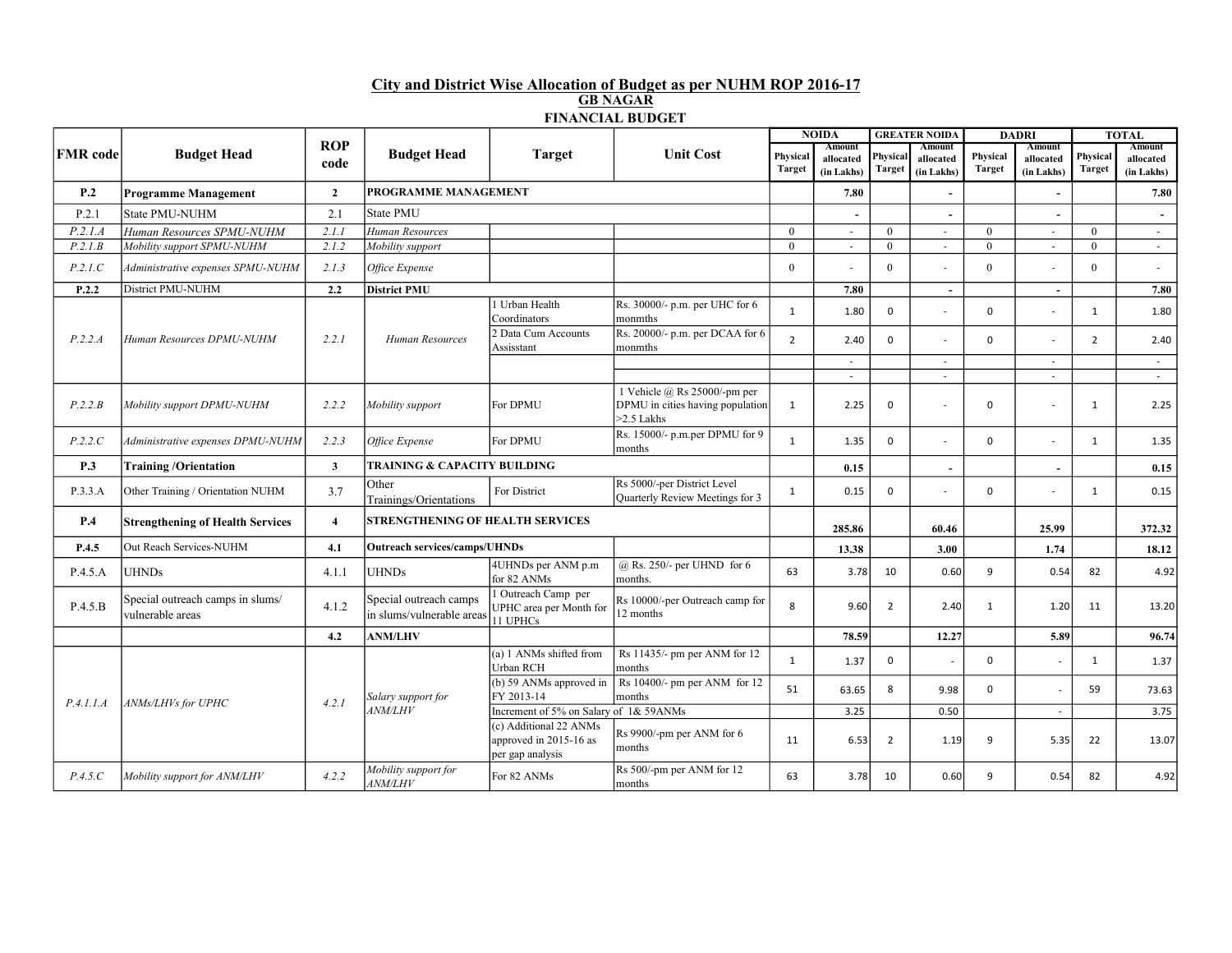## City and District Wise Allocation of Budget as per NUHM ROP 2016-17 GB NAGAR FINANCIAL BUDGET

| <b>FMR</b> code | <b>Budget Head</b>                 | <b>ROP</b><br>code | <b>Budget Head</b>                                                                             | <b>Target</b>                                                        | <b>Unit Cost</b>                                                                              | <b>NOIDA</b>       |                                   | <b>GREATER NOIDA</b>      |                                   | <b>DADRI</b>              |                                   |                    | <b>TOTAL</b>                      |
|-----------------|------------------------------------|--------------------|------------------------------------------------------------------------------------------------|----------------------------------------------------------------------|-----------------------------------------------------------------------------------------------|--------------------|-----------------------------------|---------------------------|-----------------------------------|---------------------------|-----------------------------------|--------------------|-----------------------------------|
|                 |                                    |                    |                                                                                                |                                                                      |                                                                                               | Physical<br>Target | Amount<br>allocated<br>(in Lakhs) | Physical<br><b>Target</b> | Amount<br>allocated<br>(in Lakhs) | Physical<br><b>Target</b> | Amount<br>allocated<br>(in Lakhs) | Physical<br>Target | Amount<br>allocated<br>(in Lakhs) |
|                 |                                    | 4.3                | <b>Urban PHC (UPHC)</b>                                                                        |                                                                      |                                                                                               |                    | 193.90                            |                           | 45.19                             |                           | 18.36                             |                    | 257.45                            |
| P.4.4.2.A       | Equipment for UPHC                 | 4.3.1              | Renovation/upgradation<br>of existing facility to<br>UPHC                                      | For Mini Autoclave,<br>Microscope & Equipments<br>to ANMs            | Rs. 1.00 Lakh per UPHC for 11<br><b>UPHCs</b>                                                 | 8                  | 8.00                              | $\overline{2}$            | 2.00                              | $\mathbf{1}$              | 1.00                              | 11                 | 11.00                             |
| P.4.2.1.A       | <b>UPHC-NC</b>                     | 4.3.2              | <b>Building of new UPHC</b>                                                                    |                                                                      |                                                                                               |                    |                                   |                           |                                   |                           |                                   |                    |                                   |
|                 |                                    | 4, 3, 3            |                                                                                                |                                                                      | Operation cost support for running UPHC (other than untied grants and medicines &             |                    | 131.90                            |                           | 29.69                             |                           | 10.61                             |                    | 172.20                            |
|                 |                                    | 4.3.3.1            | Human Resource                                                                                 |                                                                      |                                                                                               |                    | 112.58                            |                           | 24.41                             |                           | 7.97                              |                    | 144.96                            |
|                 |                                    |                    |                                                                                                | from Urban RCH                                                       | (a) 1 Fulltime MOs shifted $\left  \text{Rs } 41600 \right $ -p.m. Per MO for 12<br>months    | $\mathbf{1}$       | 4.99                              | $\mathbf{0}$              | $\sim$                            | $\overline{0}$            |                                   | 1                  | 4.99                              |
|                 | P.4.1.3.1.A MO at UPHC Full-time   |                    |                                                                                                | (b) 6 Fulltime MOs<br>approved in 2013-<br>14&2014-15                | Rs 37800/month/MO for 12<br>months                                                            | 5                  | 22.68                             | -1                        | 4.54                              | $\overline{0}$            |                                   | 6                  | 27.22                             |
|                 |                                    |                    |                                                                                                | Increment of 5% on Salary of 1 & 6 Mos                               |                                                                                               |                    | 1.38                              |                           | 0.23                              |                           | $\sim$                            |                    | 1.61                              |
|                 |                                    | 4.3.3.1.1          | MO salary                                                                                      | (c) 4 Full time Mos<br>approved for new UPHCs                        | $Rs$ 36000/-p.m. per MO for 6<br>months                                                       | 2                  | 4.32                              |                           | 2.16                              | $\mathbf{1}$              | 2.16                              | $\overline{4}$     | 8.64                              |
|                 | P.4.1.3.1.B   MO at UPHC Part-time |                    |                                                                                                | (d) 7 Parttime MO                                                    | Rs 21600/-p.m. Per MO for 12                                                                  | 6                  | 15.55                             |                           | 2.59                              | $\overline{0}$            | 0.00                              | $\overline{7}$     | 18.14                             |
|                 |                                    |                    |                                                                                                | Increment of 5% on Salary of 7 Mos                                   |                                                                                               |                    | 0.78                              |                           | 0.13                              |                           |                                   |                    | 0.91                              |
|                 |                                    |                    |                                                                                                | (e) 4 Part time Mos<br>approved for new UPHCs                        | Rs 21600/-p.m.per MO for 6<br>lmonths                                                         | 2                  | 2.59                              |                           | 1.30                              | $\mathbf{1}$              | 1.30                              | $\overline{4}$     | 5.18                              |
|                 | Staff nurse for UPHC               | 4, 3, 3, 1, 2      |                                                                                                | (a) 1 Staff Nurses shifted<br>from Urban RCH                         | Rs 19060/-pm per SN for 12<br>Imonths                                                         | $\mathbf{1}$       | 2.29                              | $\mathbf 0$               | $\overline{\phantom{a}}$          | $\mathbf 0$               | $\overline{a}$                    | 1                  | 2.29                              |
| P.4.1.2.A       |                                    |                    |                                                                                                | (b) 12 Staff Nurses (2 SNs<br>per UPHC for 6 New<br>months<br>UPHC)  | Rs 17325/-pm per SN for 12                                                                    | 10                 | 20.79                             | $\overline{2}$            | 4.16                              | $\mathbf 0$               | L,                                | 12                 | 24.95                             |
|                 |                                    |                    | Salary of paramedical&<br>nursing staff (Staff<br>Nurse/Lab<br>Technician/Pharmcist/Oth<br>er) | Increment of 5% on Salary of 1 & 12 SNs                              |                                                                                               |                    | 1.15                              |                           | 0.21                              |                           |                                   |                    | 1.36                              |
|                 |                                    |                    |                                                                                                | New UPHC                                                             | (c) 2 SNs per UPHCs for $4 \times 16500/$ -pm per SN for 6<br>months                          | $\overline{4}$     | 3.96                              | $\overline{2}$            | 1.98                              | $\overline{2}$            | 1.98                              | 8                  | 7.92                              |
|                 | Pharmacists at UPHC                |                    |                                                                                                | (d) 7 Pharmacist                                                     | Rs 17325/-pm per Pharmacist for<br>12 months                                                  | 6                  | 12.47                             | $\mathbf{1}$              | 2.08                              | $\mathbf 0$               |                                   | $\overline{7}$     | 14.55                             |
| P.4.1.6.A       |                                    |                    |                                                                                                | Increment of 5% on Salary of 7 Pharmacist                            |                                                                                               |                    | 0.62                              |                           | 0.10                              |                           | 0.00                              |                    | 0.73                              |
|                 |                                    |                    |                                                                                                | for 4 new UPHC                                                       | (e)1 Pharmacist per UPHC $\left  \text{Rs } 16500 \right $ -pm per Pharmacist for<br>6 months | $\overline{2}$     | 1.98                              | $\mathbf{1}$              | 0.99                              | $\mathbf{1}$              | 0.99                              | $\overline{4}$     | 3.96                              |
| P.4.1.5.A       | Lab Technicians at UPHC            |                    |                                                                                                | (f) 7 Lab Technician                                                 | Rs12400 /-pm per Lab Technician<br>for 12 months                                              | 6                  | 8.93                              | $\mathbf{1}$              | 1.49                              | $\mathbf 0$               |                                   | $\overline{7}$     | 10.42                             |
|                 |                                    |                    |                                                                                                | Increment of 5% on Salary of 7 LTs                                   |                                                                                               |                    | 0.45                              |                           | 0.07                              |                           | 0.00                              |                    | 0.52                              |
|                 |                                    |                    |                                                                                                | (g)1 Lab Technician per<br><b>UPHC</b> for 4new UPHCs                | Rs 11800/-pm per Lab<br>Technician for 6 months                                               | $\overline{2}$     | 1.42                              | $\mathbf{1}$              | 0.71                              | $\mathbf{1}$              | 0.71                              | $\overline{4}$     | 2.83                              |
| P.4.1.10.A      | Other Support staff-NUHM           | 4.3.3.1.3          | Salary of support staff                                                                        | Position not Approved.<br>Lumpsum amount<br>approved for outsourcing | Rs 5717/- p.m. per Sweeper cum<br>Chowkidarfor 1 Sweeper cum<br>Chowkidar for 6 months        | 1                  | 0.34                              | $\mathbf 0$               | $\sim$                            | $\mathsf 0$               | L,                                | $\mathbf{1}$       | 0.34                              |
|                 |                                    |                    | (non clinical staff)                                                                           | support staff<br>services. Budget for 6                              | Rs 14000/-pm per UPHC for<br>support staff for 6 months                                       | $\overline{7}$     | 5.88                              | $\overline{2}$            | 1.68                              | $\mathbf{1}$              | 0.84                              | 10                 | 8.40                              |